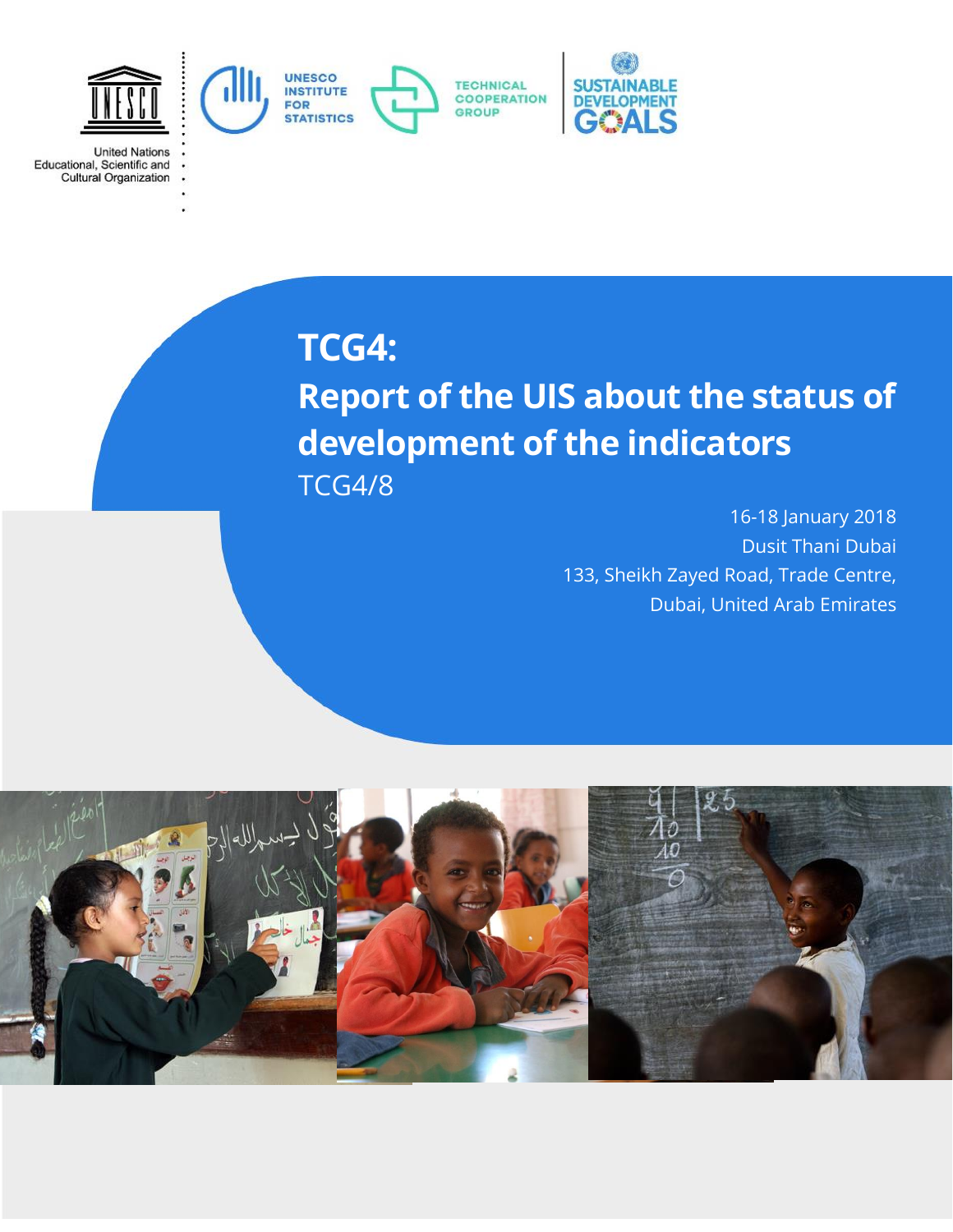

# **TCG Indicator Development**

| Indicator | Theme                     | Issues                                                  |  |
|-----------|---------------------------|---------------------------------------------------------|--|
| 4.2.3     | Stimulating parenting and | Work plan addressing                                    |  |
|           | homes                     | - Definition and measurement of "positive and           |  |
|           |                           | stimulating home learning environment"                  |  |
|           |                           | - Global comparability of currently available data      |  |
|           |                           | from different sources                                  |  |
|           |                           | - Benchmarks                                            |  |
|           |                           | Data collection in countries at different income        |  |
|           |                           | levels                                                  |  |
|           |                           | - Possible modification of indicator                    |  |
|           |                           | Identification of custodian for indicator               |  |
|           |                           | - Reporting strategy                                    |  |
|           |                           | Inputs:                                                 |  |
|           |                           | Report by Abbie Raikes                                  |  |
| 4.3.1     | Formal and non-formal     | Work plan addressing                                    |  |
|           | education and training    | - Definition and measurement of participation in        |  |
|           |                           | formal and non-formal education and training            |  |
|           |                           | (target population, scope, reference period, etc.)      |  |
|           |                           | - Global comparability of currently available data      |  |
|           |                           | from different sources                                  |  |
|           |                           | Strategy for harmonized data collection on formal       |  |
|           |                           | and non-formal education and training                   |  |
|           |                           | <b>Benchmarks</b>                                       |  |
|           |                           | Reporting strategy                                      |  |
|           |                           | Inputs:                                                 |  |
|           |                           | Report and work plan by Daniel Capistrano               |  |
| 4.5.2     | Language of instruction   | Work plan addressing                                    |  |
|           |                           | - Definition of "language of instruction" and "first or |  |
|           |                           | home language"                                          |  |
|           |                           | - Global comparability of currently available data      |  |
|           |                           | from different sources                                  |  |
|           |                           | Strategy for harmonized data collection                 |  |
|           |                           | Benchmarks                                              |  |
|           |                           | - Reporting strategy                                    |  |
|           |                           | Inputs:                                                 |  |
|           |                           | - Report by Michael Bruneforth                          |  |
| 4.5.3     | Funding formulas          | Work plan addressing                                    |  |
|           |                           | - Conceptual definition of indicator                    |  |
|           |                           | - Measurement of reallocation to disadvantaged          |  |
|           |                           | populations                                             |  |
|           |                           | - Global comparability of data                          |  |
|           |                           | - Benchmarks                                            |  |
|           |                           | - Reporting strategy                                    |  |
|           |                           | Inputs:                                                 |  |
|           |                           | - Report by Michael Bruneforth                          |  |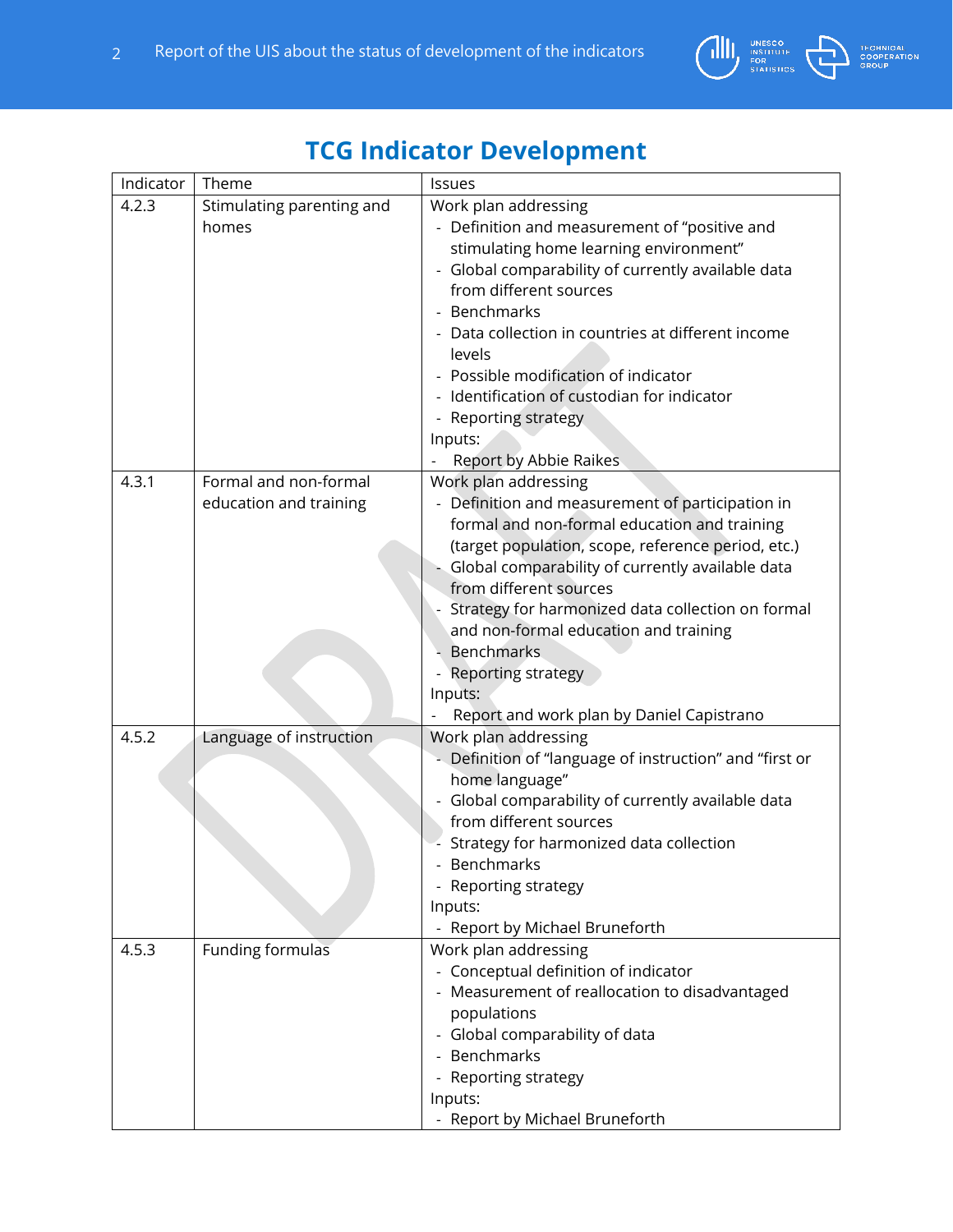

| 4.6.3 | Participation rate in literacy<br>programmes                             | Work plan addressing<br>- Definition and measurement of participation in<br>literacy programmes (target population, scope,<br>reference period, etc.)<br>- Global comparability of data<br>- Data collection<br>- Benchmarks<br>- Reporting strategy<br>Inputs:<br>- Report and work plan by Daniel Capistrano |
|-------|--------------------------------------------------------------------------|----------------------------------------------------------------------------------------------------------------------------------------------------------------------------------------------------------------------------------------------------------------------------------------------------------------|
| 4.7.1 | Global Citizenship<br>Education/Education for<br>Sustainable Development | Work plan addressing<br>- Conceptual definition and measurement of indicator<br>- Global comparability of data<br>- Benchmarks<br>- Reporting strategy<br>Inputs:<br>- Report plus data by Hoda Jaberian (Education Sector)                                                                                    |
| 4.7.2 | HIV and sexuality education                                              | Work plan addressing<br>- Definition of "life skills-based HIV and sexuality<br>education"<br>- Measurement and global comparability of data<br>- Benchmarks<br>Reporting strategy<br>Inputs:<br>Report by Christophe Cornu and Yongfeng Liu<br>(Education Sector)                                             |
| 4.7.3 | Human Rights education                                                   | Work plan addressing<br>- Conceptual definition and measurement of indicator<br>- Global comparability of data<br>Benchmarks<br>Reporting strategy<br>Inputs:<br>Not yet commissioned                                                                                                                          |
| 4.a.1 | Adapted infrastructure for<br>disabled students                          | Work plan addressing<br>- Conceptual definition of indicator<br>Measurement and data collection<br>- Global comparability of data<br><b>Benchmarks</b><br>Reporting strategy<br>Inputs:<br>Not yet commissioned                                                                                                |
| 4.a.2 | <b>Bullying</b>                                                          | Work plan addressing<br>- Conceptual definition of indicator<br>- Measurement and data collection<br>- Global comparability of data<br>- Benchmarks<br>- Reporting strategy                                                                                                                                    |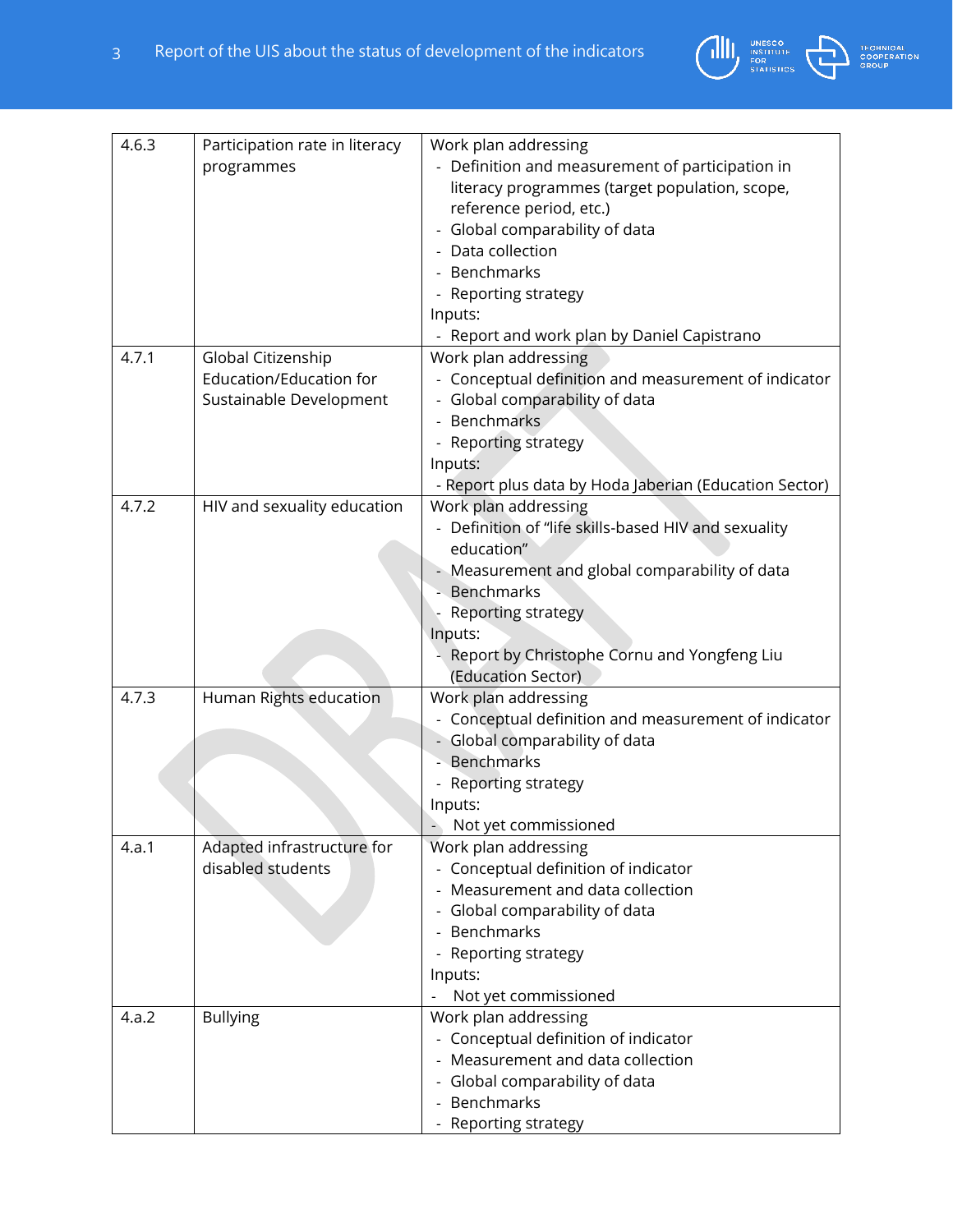

|       |                             | Inputs:                                             |
|-------|-----------------------------|-----------------------------------------------------|
|       |                             | Christophe Cornu (Education Sector) jointly with    |
|       |                             | <b>WHO</b>                                          |
| 4.a.3 | Attacks on schools          | Work plan addressing                                |
|       |                             | - Conceptual definition of indicator                |
|       |                             | - Data collection strategy                          |
|       |                             | - Global comparability of data                      |
|       |                             | - Benchmarks                                        |
|       |                             | - Reporting strategy                                |
|       |                             | Inputs:                                             |
|       |                             | - Report from the Global Coalition to Protect       |
|       |                             | <b>Education from Attack</b>                        |
| 4.b.2 | Scholarships                | Work plan addressing                                |
|       |                             | - Data collection and global comparability          |
|       |                             | - Benchmarks                                        |
|       |                             | - Reporting strategy                                |
|       |                             | Inputs:                                             |
|       |                             | - Paper from GEM Report                             |
| 4.c.5 | Teachers' salaries          | Work plan addressing                                |
|       |                             | - Measurement of "average teacher salary"           |
|       |                             | - Definition of "professions requiring a comparable |
|       |                             | level of qualification"                             |
|       |                             | Global comparability of data                        |
|       |                             | - Benchmarks                                        |
|       |                             | <b>Reporting strategy</b>                           |
|       |                             | Inputs:                                             |
|       |                             | Not yet commissioned                                |
| 4.c.7 | In-service teacher training | Work plan addressing                                |
|       |                             | - Definition of "in-service teacher training"       |
|       |                             | - Disaggregation by type of training                |
|       |                             | - Global comparability of data                      |
|       |                             | - Benchmarks                                        |
|       |                             | - Reporting strategy                                |
|       |                             | Inputs:                                             |
|       |                             | Not yet commissioned                                |
|       |                             |                                                     |
|       |                             |                                                     |
|       |                             |                                                     |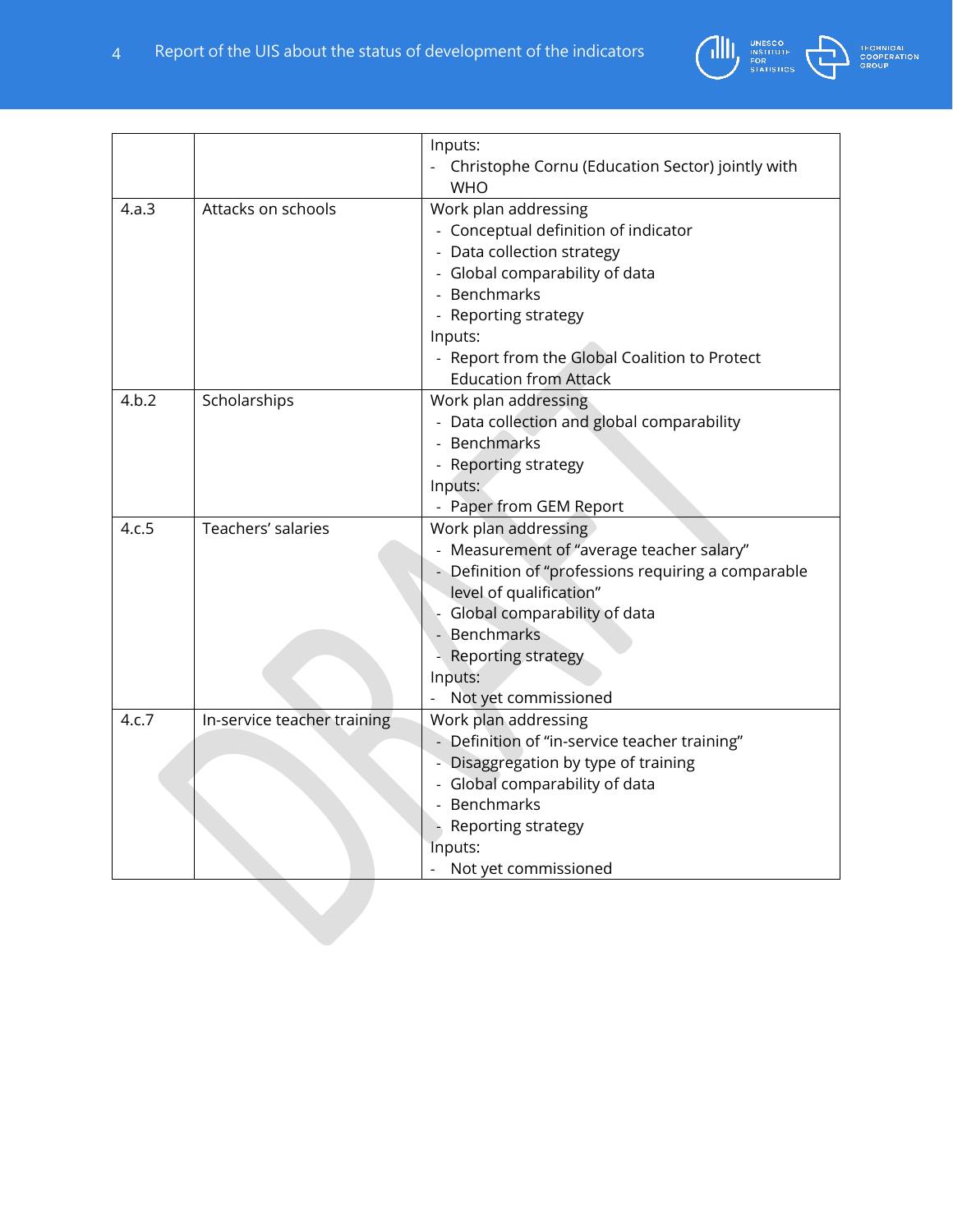

| Indicator | Theme                                | Issues                                    |  |
|-----------|--------------------------------------|-------------------------------------------|--|
| 4.1.1.b/c | Reading and Mathematics at the end   | Work plan addressing                      |  |
|           | of primary and end of lower          | Global comparability with Global          |  |
|           | secondary                            | Framework for Reference                   |  |
|           |                                      | Definition of proficiency levels and      |  |
|           |                                      | description of levels                     |  |
|           |                                      | Benchmarks, one on each measurement       |  |
|           |                                      | point                                     |  |
|           |                                      | Long and interim reporting strategy       |  |
|           |                                      | Possibility of stand-alone module         |  |
| 4.1.1. a  | Reading and Mathematics in the early | Work plan addressing                      |  |
|           | grades of primary                    | Global comparability with Global          |  |
|           |                                      | Framework for Reference                   |  |
|           |                                      | Specificities of the indicator            |  |
|           |                                      | Definition of proficiency levels and      |  |
|           |                                      | description of levels.                    |  |
|           |                                      | Benchmark                                 |  |
|           |                                      | Long and interim reporting strategy       |  |
|           |                                      | Possibility of stand-alone module         |  |
| 4.2.1     | ECD developmentally-on-track         | <b>Support to UNICEF</b>                  |  |
|           |                                      | Definition on three domains (learning,    |  |
|           |                                      | health, psychosocial)                     |  |
|           |                                      | Definition of developmentally-on-track on |  |
|           |                                      | the composite of three domains            |  |
|           |                                      | Development of reporting scale            |  |
|           |                                      | <b>Benchmarks</b>                         |  |
|           |                                      | Long and interim reporting strategy       |  |
|           |                                      | Possibility of stand-alone module         |  |
| 4.4.2     | Digital literacy skills              | Work plan addressing                      |  |
|           |                                      | Global comparability with Global          |  |
|           |                                      | Framework for Reference                   |  |
|           |                                      | Definition of proficiency levels          |  |
|           |                                      | Benchmarks                                |  |
|           |                                      | Long and Interim Reporting strategy       |  |
|           |                                      | Possibility of stand-alone module         |  |
| 4.6.1     | Literacy and numeracy skills         | Work plan addressing                      |  |
|           |                                      | Comparability with expanded Framework     |  |
|           |                                      | for Reference                             |  |
|           |                                      | Definition of proficiency levels          |  |
|           |                                      | <b>Benchmarks</b>                         |  |
|           |                                      |                                           |  |
|           |                                      | Implementation options to encourage       |  |
|           |                                      | country participation                     |  |
|           |                                      | Long and interim reporting strategy       |  |
|           |                                      | Possibility of stand-alone module         |  |
| 4.7.4     | <b>GCED</b>                          | Work plan addressing more fundamental     |  |
|           |                                      | issues                                    |  |

## **GAML – Indicator Development**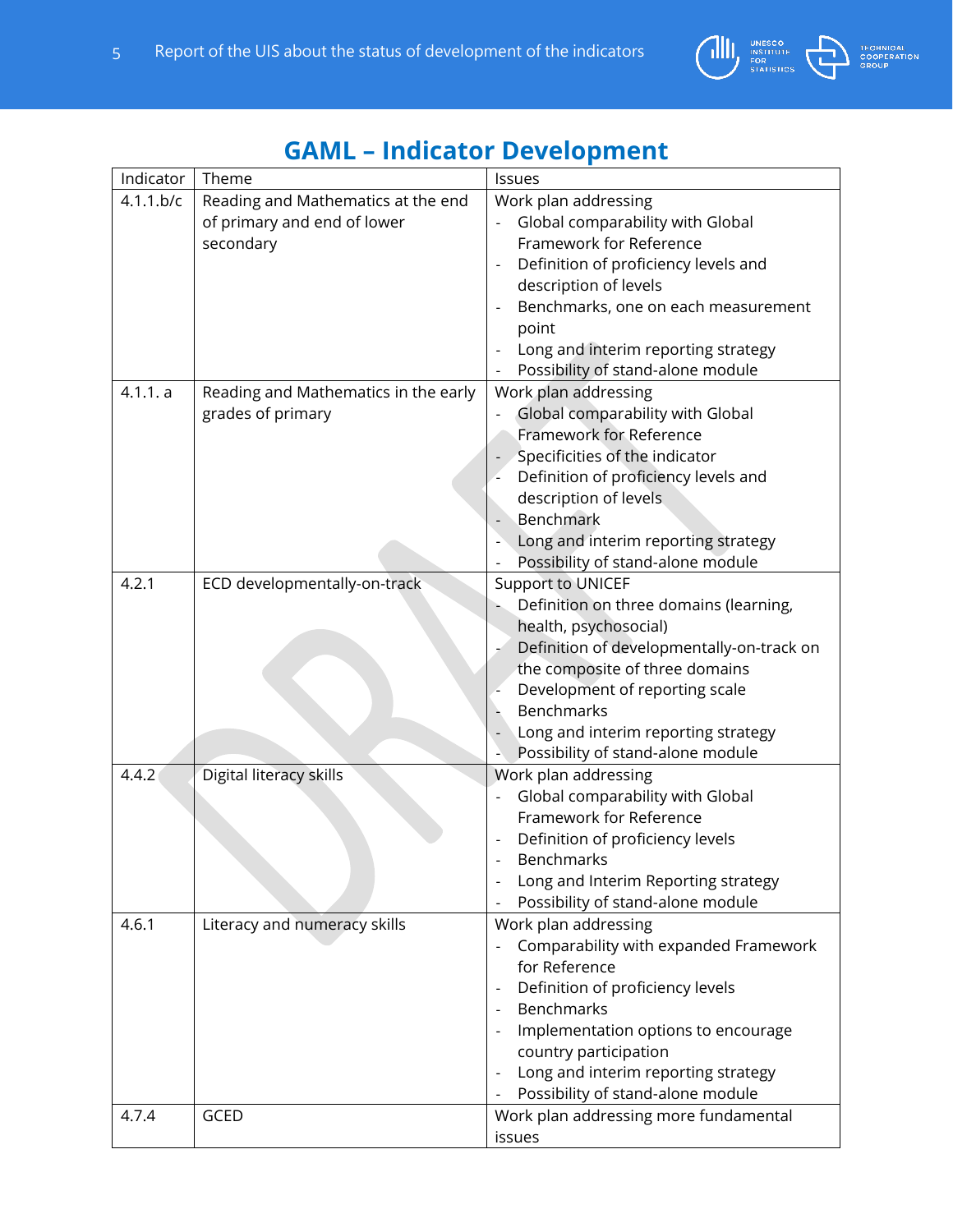

| <b>TECHNICAL</b>   |
|--------------------|
| <b>COOPERATION</b> |
| <b>GROUP</b>       |

|       |            | Relevance of global comparability in GCED<br>Possibility of common definitions and<br>proficiency levels<br>Target group - age/grade and in/out of<br>school youth<br>Defining benchmarks<br>Reporting strategy, use existing ICCS or<br>'link' across existing national assessments<br>Commission studies to examine the<br>fundamental issues                                                                                  |
|-------|------------|----------------------------------------------------------------------------------------------------------------------------------------------------------------------------------------------------------------------------------------------------------------------------------------------------------------------------------------------------------------------------------------------------------------------------------|
| 4.7.5 | <b>ESD</b> | Work plan addressing more fundamental<br>issues<br>Relevance of global comparability in ESD<br>Possibility of common definitions and<br>proficiency levels<br>Target group - age/grade and in/out of<br>school youth<br>Defining benchmarks<br>No existing cross-national assessment<br>except PISA but the assessment might not<br>be repeated<br>Reporting strategy<br>Commission studies to examine the<br>fundamental issues |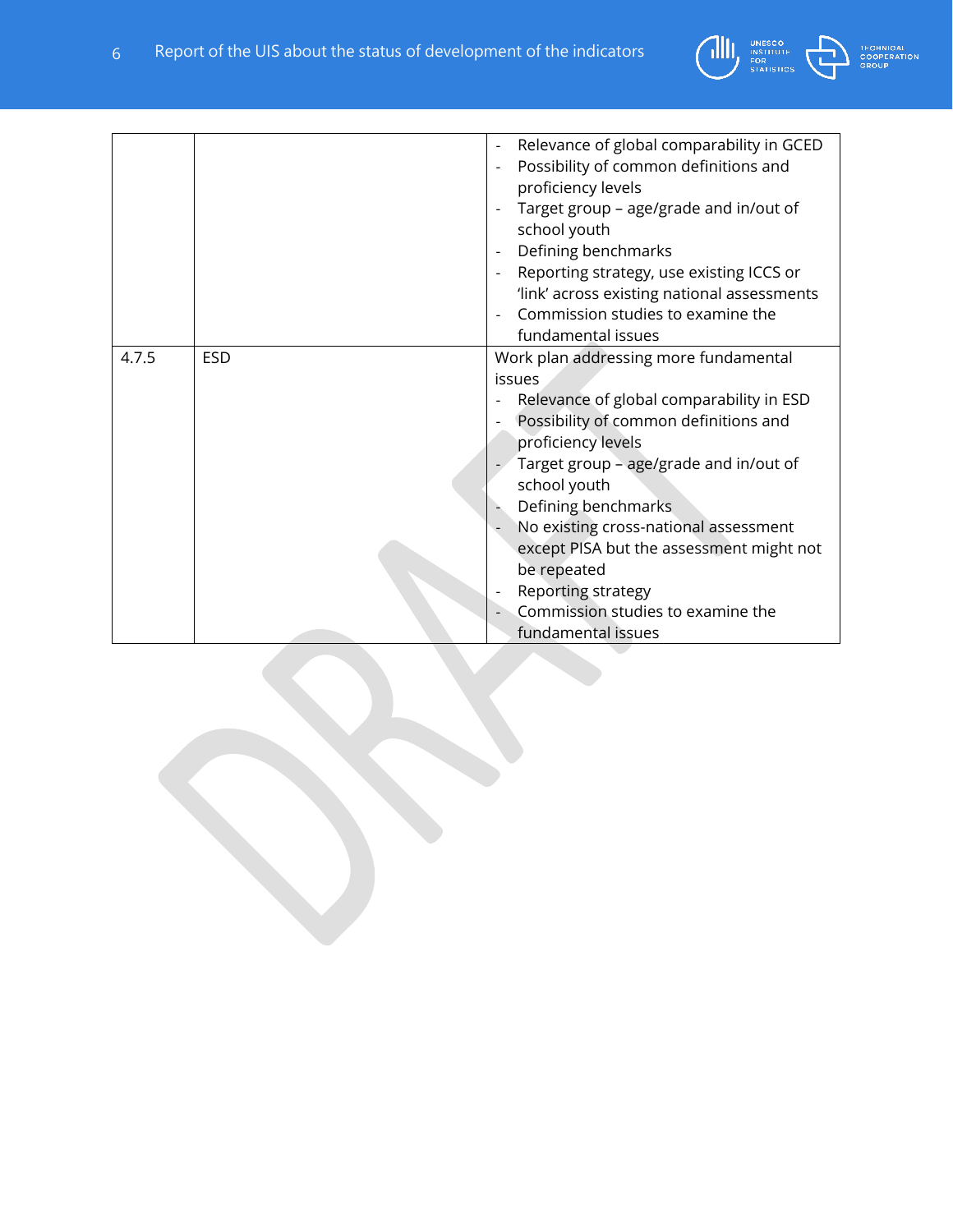

### **Annex. Report to the Education 2030 Steering Committee, June 2017**

#### **Introduction**

The current set of 11 global and 32 thematic indicators (see **Annex 1**) for the follow-up and review of the SDG4 – Education 2030 Agenda were developed in the period 2014 to 2015 and agreed in 2016 by the United Nations Statistical Commission (UNSC) and the Technical Cooperation Group on SDG 4 – Education 2030 Indicators (TCG) respectively. Both sets of indicators were subjected to several rounds of open consultations before being finalised and agreed by countries. **Annex 1** shows which indicators are ready for reporting in 2017 and those which will require further development.

The 11 global indicators were developed by the Inter-Agency and Expert Group on Sustainable Development Goal Indicators (IAEG-SDGs) based on advice from a wide range of sources including countries, international and regional organizations, civil society, academia and the business community. They were agreed by the UNSC in March 2016 and further endorsed by the UNSC in March 2017. They will be formally adopted by the UN's Economic and Social Council (ECOSOC) in June 2017 and thereafter by the UN General Assembly.

The 32 thematic indicators were developed originally by the Technical Advisory Group on Post-2015 Education Indicators (TAG) and included in the Education 2030 Framework for Action adopted by UNESCO Member States in November 2015. The indicator framework has been further reviewed and revised by the [TCG](http://tcg.uis.unesco.org/) formed in 2016. The TCG is responsible for leading the development of the indicators through close cooperation with Member States, civil society representatives and experts from international and regional organizations.

In October 2016, at its second meeting in Madrid, Spain, the TCG approved a set of 29 indicators including the 11 global indicators for reporting in 2017 as well as indicators requiring further methodological development. A number of additional areas were identified for further development, typically on topics not yet well-covered by the agreed sets of indicators. In total, there are 22 indicators including some global indicators, which require further development. To take this work forward the TCG has established a Working Group on Indicator Development (WG-ID) currently consisting of 8-10 participants in the TCG meetings. The WG-ID is responsible for finalising the methodologies for 15 of the 22 indicators. The remaining 7 indicators all concern learning outcomes and will be developed by Task Forces of the Global Alliance to Monitor Learning (GAML) also established by the UNESCO Institute for Statistics in 2016.

The WG-ID and GAML Task Forces are reviewing existing methodologies and data sources for each indicator consulting external experts as appropriate and will make recommendations to the full TCG on the appropriate methodology to use. Once approved by the TCG, the indicators will be added to the list for reporting. The WG-ID is starting work on 7 of the 15 indicators in which members of the group have expertise and for which some methodologies already exist. It is expected to take 12-18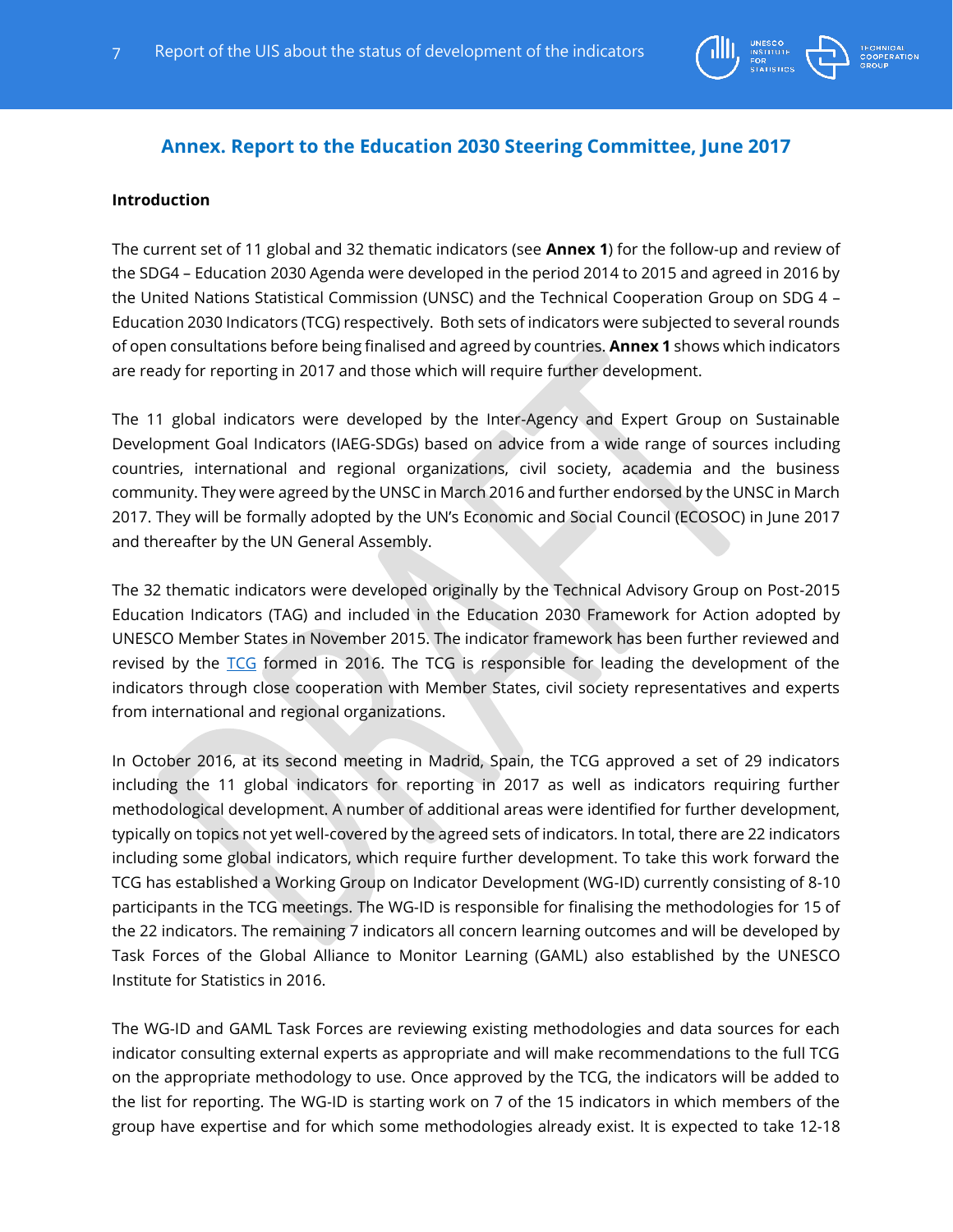

months to complete the development work for all of the indicators identified. The WG-ID presented its draft work plan and set of deliverables for 2017-2018 to the full TCG at its last meeting in Montreal, Canada on 1-2 June 2017.

#### **Indicators requiring further development**

For indicators with existing methodologies, the WG-ID will first need to determine if these are applicable in all parts of the world or whether further development or extension of these methodologies will be required. Where a methodology is agreed, the issue will be to widen the coverage of countries by extending existing surveys to more countries, where possible, including relevant questions in other surveys and/or developing new surveys. The WG-ID will be asked to advise on the most appropriate approach(es) in each case. The WG-ID has begun work on the 7 indicators listed in **Table 1**.

| No.   | Indicator                                                 | Action being taken                |  |
|-------|-----------------------------------------------------------|-----------------------------------|--|
| 4.3.1 | Participation rate of youth and adults in formal and non- | Review of methodologies in        |  |
|       | formal education and training in the previous 12          | existing data sources:            |  |
|       | months, by sex                                            |                                   |  |
|       |                                                           | Eurostat's Adult Education        |  |
|       |                                                           | Survey<br>and Continuing          |  |
|       |                                                           | <b>Vocational Training Survey</b> |  |
|       |                                                           |                                   |  |
|       |                                                           | OECD's Programme for the          |  |
|       |                                                           | International<br>Assessment       |  |
|       |                                                           | of Adult Competencies             |  |
|       |                                                           |                                   |  |
|       |                                                           | Review of other potential data    |  |
|       |                                                           | including<br>national<br>sources  |  |
|       |                                                           | labour<br>and<br>force<br>surveys |  |
|       |                                                           | surveys.                          |  |
| 4.4.3 | Youth/adult educational attainment rates by age group,    | Simplification<br>taking<br>into  |  |
|       | economic activity status, levels of education and         | account the aim of the target     |  |
|       | programme orientation                                     |                                   |  |
|       |                                                           |                                   |  |
| 4.7.1 | Extent to which (i) global citizenship education and (ii) | UNESCO's<br>for<br>Section        |  |
|       | education for sustainable development, including          | Education<br>Sustainable<br>for   |  |

#### **Table 1: Indicators already in the process of being developed**

| 4.7.1 | Extent to which (i) global citizenship education and (ii) $\vert$ UNESCO's                         | for<br>Section               |
|-------|----------------------------------------------------------------------------------------------------|------------------------------|
|       | education for sustainable development, including   Education                                       | for Sustainable              |
|       | gender equality and human rights, are mainstreamed at Development and Global                       |                              |
|       | all levels in: (a) national education policies, (b) curricula, $\vert$ Citizenship has developed a |                              |
|       | (c) teacher education and (d) student assessment                                                   | draft methodology for review |
|       |                                                                                                    | by the WG-ID                 |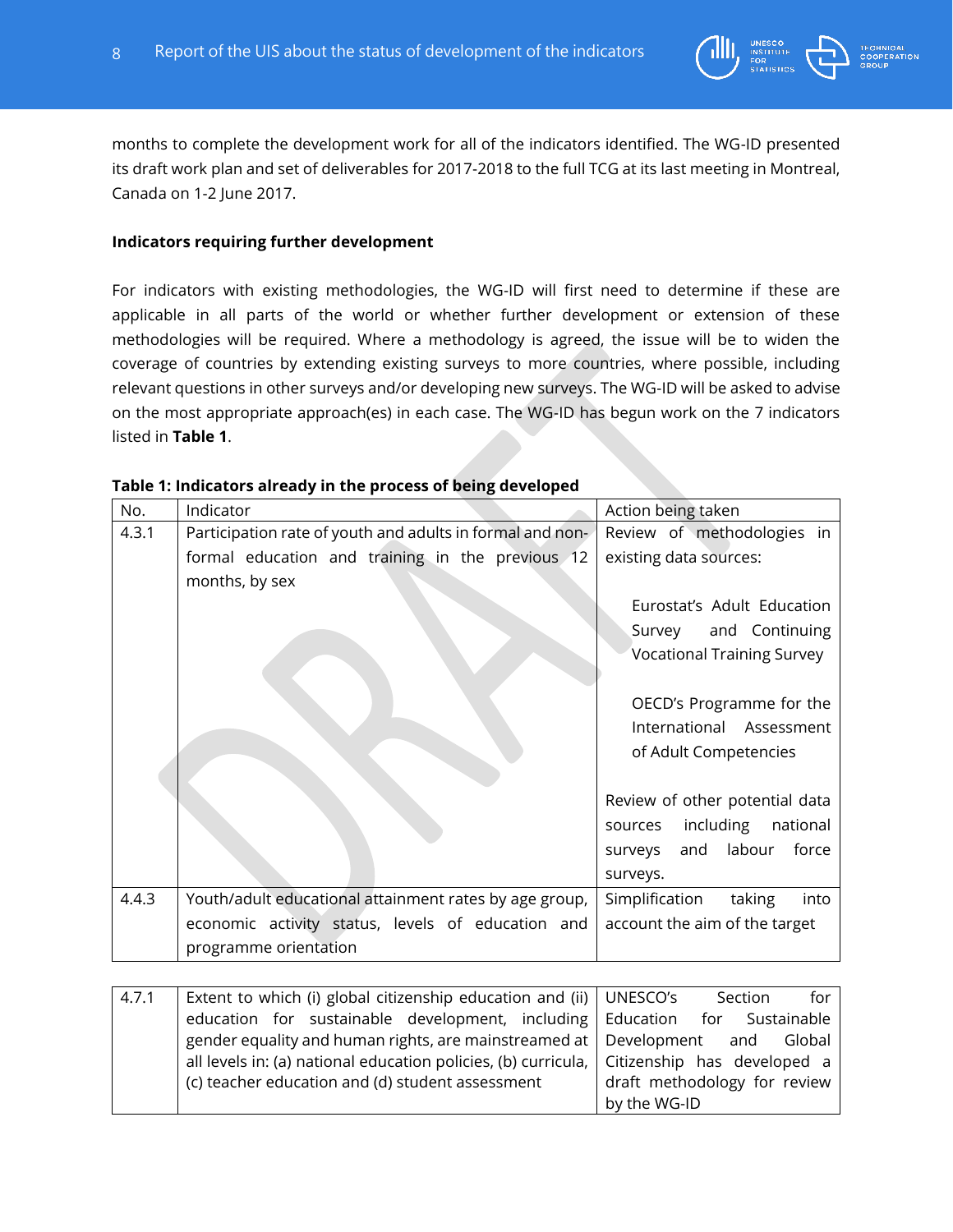

**CAL**<br>RATION

need to be developed.

| 4.7.2 | Percentage of schools that provide life skills-based HIV                                                                                | UNESCO's Section for Health                                                                                                                                                     |
|-------|-----------------------------------------------------------------------------------------------------------------------------------------|---------------------------------------------------------------------------------------------------------------------------------------------------------------------------------|
|       | and sexuality education                                                                                                                 | and Education has developed a                                                                                                                                                   |
|       |                                                                                                                                         | draft methodology for review                                                                                                                                                    |
|       |                                                                                                                                         | by the WG-ID                                                                                                                                                                    |
| 4.a.2 | Percentage of students experiencing bullying, corporal<br>punishment,<br>harassment,<br>violence,<br>sexual<br>discrimination and abuse | World Health Organization is<br>modifying the Global School-<br>based Health Survey with<br>inputs from UNESCO and the<br>School-Related Gender-Based<br>Violence Working Group |
| 4.c.5 | Average teacher salary relative to other professions                                                                                    | Review<br>of<br>existing                                                                                                                                                        |
|       | requiring a comparable level of qualification                                                                                           | methodology used by OECD                                                                                                                                                        |
|       |                                                                                                                                         | the identification of<br>and                                                                                                                                                    |
|       |                                                                                                                                         | suitable<br>comparator                                                                                                                                                          |
|       |                                                                                                                                         | professions and data sources                                                                                                                                                    |
|       |                                                                                                                                         | on salaries (actual or statutory)                                                                                                                                               |
| 4.c.7 | Percentage of teachers who received in-service training                                                                                 | ∘of<br>Review<br>existing                                                                                                                                                       |
|       | in the last 12 months by type of training                                                                                               | methodology used by OECD                                                                                                                                                        |
|       |                                                                                                                                         | conceptual<br>and<br>and                                                                                                                                                        |
|       |                                                                                                                                         | definitional development. A                                                                                                                                                     |
|       |                                                                                                                                         | cross-national data collection                                                                                                                                                  |
|       |                                                                                                                                         | methodology and instrument                                                                                                                                                      |

The remaining indicators fall into several different categories. Some indicators have established methodologies and are being collected by other organizations. These methodologies will still need to be reviewed to ensure their applicability across the world and are likely to be addressed by the WG-ID in its next phase of work (see **Table 2**)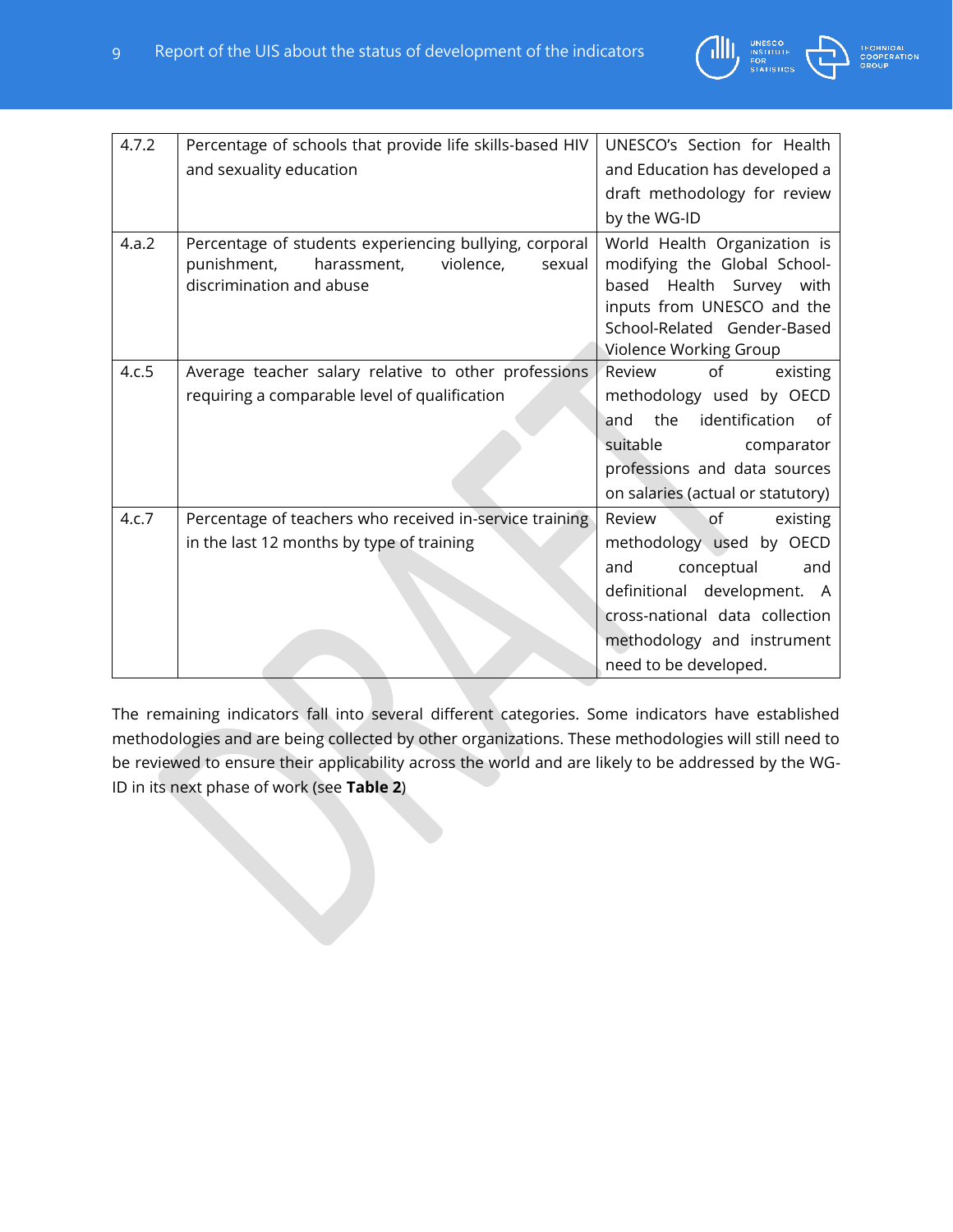

#### **Table 2: Indicators with established methodologies**

| No.   | Indicator                                                 | Survey instrument(s)              |  |
|-------|-----------------------------------------------------------|-----------------------------------|--|
| 4.2.3 | Percentage of children under 5 years experiencing         | UNICEF's<br>Indicator<br>Multiple |  |
|       | positive and stimulating home learning environments       | <b>Cluster Survey</b>             |  |
| 4.6.3 | Participation rate of illiterate youth/adults in literacy | UIS's Regional Module for Latin   |  |
|       | programmes                                                | America and the Caribbean         |  |
| 4.a.3 | Number of attacks on students, personnel and              | Global Coalition to Protect       |  |
|       | institutions                                              | <b>Education from Attack</b>      |  |

The remaining five indicators will require more extensive work and may need to involve external experts and possibly substantial revisions to the originally proposed indicator (see **Table 3**).

#### **Table 3: Indicators requiring extensive further methodological development**

| No.         | Indicator                                         | Work required                          |
|-------------|---------------------------------------------------|----------------------------------------|
| 4.5.2       | Percentage of students in primary education       | definitional<br>Conceptual<br>and      |
|             | whose first or home language is the language of   | development.                           |
|             | instruction                                       |                                        |
| 4.5.3       | Extent to which explicit formula-based policies   | Conceptual<br>definitional<br>and      |
|             | reallocate education resources to disadvantaged   | development.                           |
|             | populations                                       |                                        |
|             |                                                   | Establishment of an assessment         |
|             |                                                   | tool and method.                       |
| 4.7.3       | Extent to which the framework on the World        | Identification of experts able to      |
|             | Programme on Human Rights Education is            | develop a qualitative assessment       |
|             | implemented nationally (as per the UNGA           | tool (perhaps similar to that for      |
|             | Resolution 59/113)                                | $4.7.1$ ).                             |
|             |                                                   |                                        |
|             |                                                   | already<br><b>OHCHR</b><br>has<br>been |
|             |                                                   | approached but has not so far          |
|             |                                                   | identified the resources necessary     |
|             |                                                   | to undertake this work.                |
| 4.a.1 $(d)$ | Proportion of schools with access to: (d) adapted | Development of definitions             |
|             | infrastructure and materials for students with    |                                        |
|             | disabilities                                      |                                        |
| 4.b.2       | Number of higher education<br>scholarships        | Development of a data collection       |
|             | awarded by beneficiary country                    | methodology to cover the many          |
|             |                                                   | disparate sources of scholarships      |
|             |                                                   | for study abroad                       |

The TCG also identified additional areas for further development which are presented in **Table 4**. It is expected that this work would not begin until most of the existing indicators have been addressed by the group.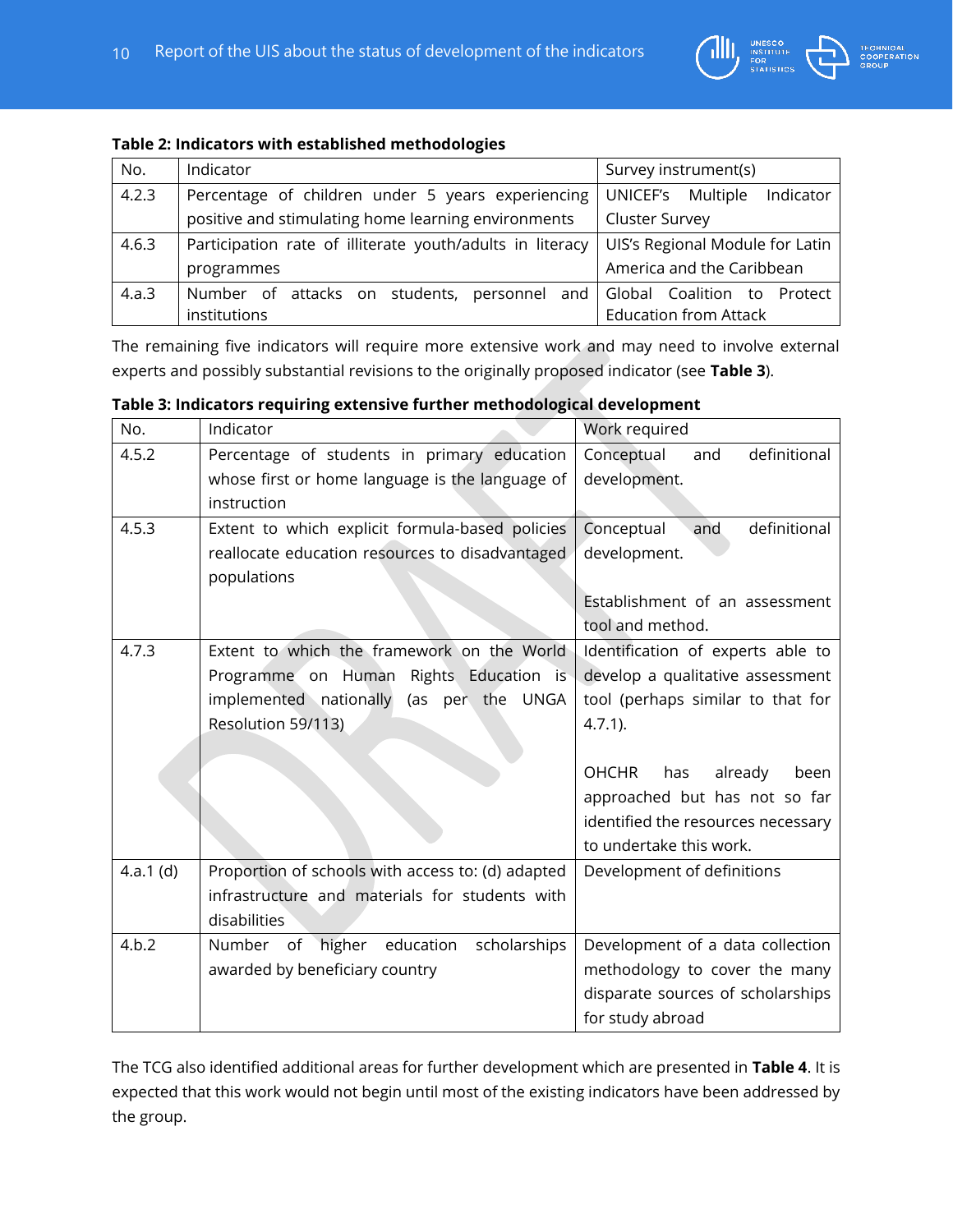

| Table 4: Additional areas for further methodological development |  |  |  |
|------------------------------------------------------------------|--|--|--|
|------------------------------------------------------------------|--|--|--|

| No. | Target                                                                                                                                                                                                                                                                                                                                                                                                                                          | Additional<br>for<br>areas<br>development                                                                     |
|-----|-------------------------------------------------------------------------------------------------------------------------------------------------------------------------------------------------------------------------------------------------------------------------------------------------------------------------------------------------------------------------------------------------------------------------------------------------|---------------------------------------------------------------------------------------------------------------|
| 4.3 | By 2030, ensure equal access for all women and men to<br>affordable quality technical, vocational and tertiary<br>education, including university                                                                                                                                                                                                                                                                                               | Affordability, quality                                                                                        |
| 4.4 | By 2030, substantially increase the number of youth and<br>adults who have relevant skills, including technical and<br>vocational skills, for employment, decent jobs and<br>entrepreneurship                                                                                                                                                                                                                                                   | Measures of a broader range of<br>work-related skills than ICTs,<br>other<br>employment-related<br>indicators |
| 4.7 | By 2030, ensure all learners acquire knowledge and skills<br>needed to promote sustainable development, including<br>among others through education for sustainable<br>development and sustainable lifestyles, human rights,<br>gender equality, promotion of a culture of peace and non-<br>violence, global citizenship, and appreciation of cultural<br>diversity and of culture's contribution to sustainable<br>development                | Attitudes and values, life-long<br>learning/non-formal, qualitative<br>indicators                             |
| 4.a | Build and upgrade education facilities that are child,<br>disability and gender sensitive and provide safe, non-<br>violent, inclusive and effective learning environments for<br>all                                                                                                                                                                                                                                                           | Expenditure,<br>national<br>quality<br>standards                                                              |
| 4.b | By 2020, substantially expand globally the number of<br>scholarships available to developing countries, in<br>particular least developed countries, small island<br>developing States and African countries, for enrolment in<br>higher education, including vocational<br>training,<br>information and communications technology, technical,<br>engineering and scientific programmes in developed<br>countries and other developing countries | Support<br>for<br>marginalised<br>students                                                                    |

The Education 2030 Steering Committee is invited to take note of the work of the TCG.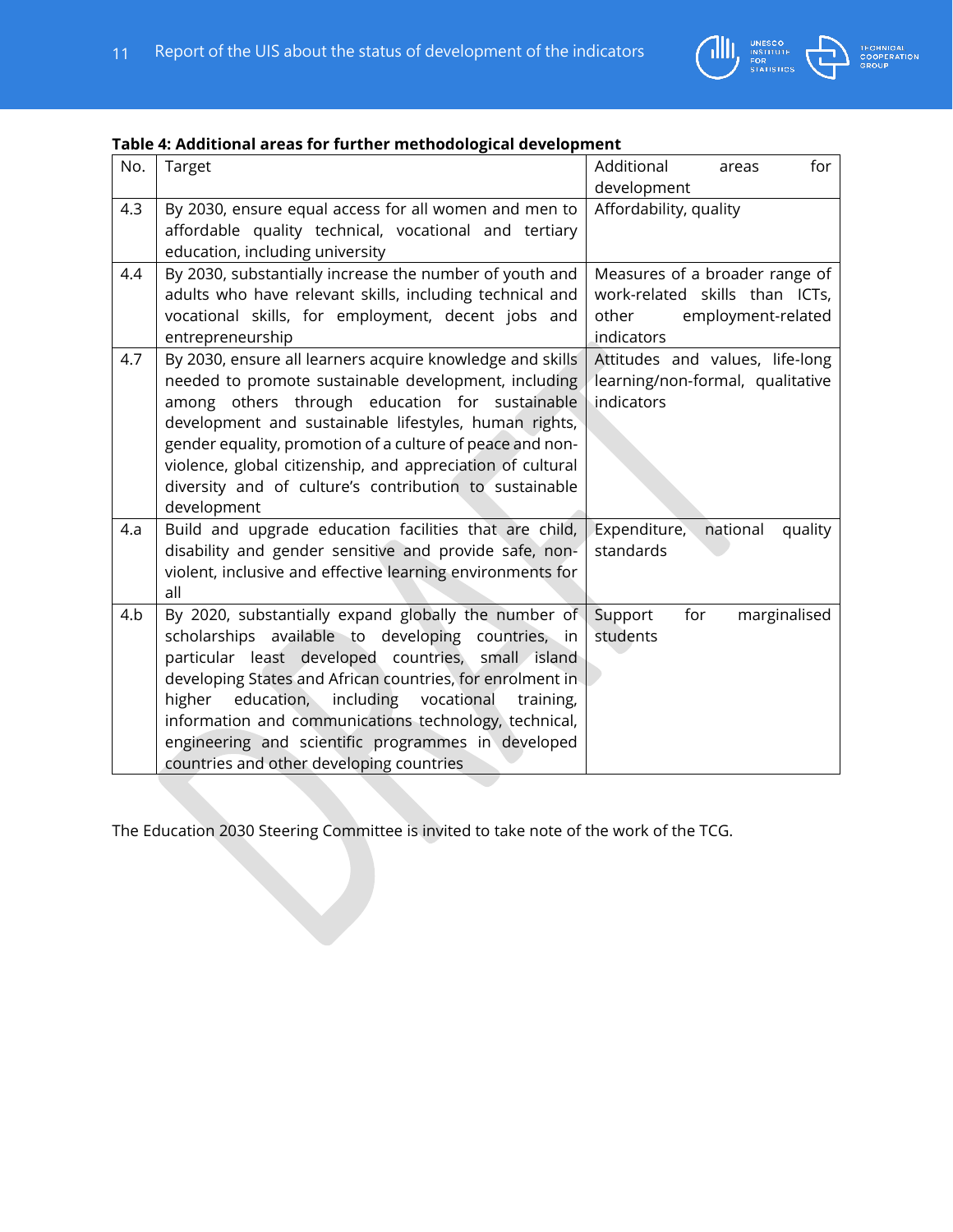

### **Annex 1. Global and thematic indicators for the follow-up and review of the Education 2030 Agenda**

Pale blue shading = global indicators

Red font = modifications by TCG to original list of 43 thematic indicators presented in the Education 2030 Framework for Action

| Target 4.1 By 2030, ensure that all girls and boys complete free,<br>equitable and quality primary and secondary education leading to<br>relevant and effective learning outcomes |                                                                                                                                                                                                                                                       | For<br>reporting in<br>2017 | Requires<br>further<br>development |
|-----------------------------------------------------------------------------------------------------------------------------------------------------------------------------------|-------------------------------------------------------------------------------------------------------------------------------------------------------------------------------------------------------------------------------------------------------|-----------------------------|------------------------------------|
| 4.1.1                                                                                                                                                                             | Proportion of children and young people (a) in Grade 2 or 3;<br>(b) at the end of primary education; and (c) at the end of<br>lower secondary education achieving at least a minimum<br>proficiency level in (i) reading and (ii) mathematics, by sex | <b>YES</b>                  | <b>YES</b>                         |
| 4.1.2                                                                                                                                                                             | Administration of a nationally-representative learning<br>assessment (a) in Grade 2 or 3; (b) at the end of primary<br>education; and (c) at the end of lower secondary education                                                                     | <b>YES</b>                  |                                    |
| 4.1.3                                                                                                                                                                             | Gross intake ratio to the last grade (primary education,<br>lower secondary education)                                                                                                                                                                | <b>YES</b>                  |                                    |
| 4.1.4                                                                                                                                                                             | Completion rate (primary education, lower secondary<br>education, upper secondary education)                                                                                                                                                          | <b>YES</b>                  |                                    |
| 4.1.5                                                                                                                                                                             | Out-of-school rate (primary education, lower secondary<br>education, upper secondary education)                                                                                                                                                       | <b>YES</b>                  |                                    |
| 4.1.6                                                                                                                                                                             | Percentage of children over-age for grade (primary<br>education, lower secondary education)                                                                                                                                                           | <b>YES</b>                  |                                    |
| 4.1.7                                                                                                                                                                             | Number of years of (a) free and (b) compulsory primary and<br>secondary education guaranteed in legal frameworks                                                                                                                                      | <b>YES</b>                  |                                    |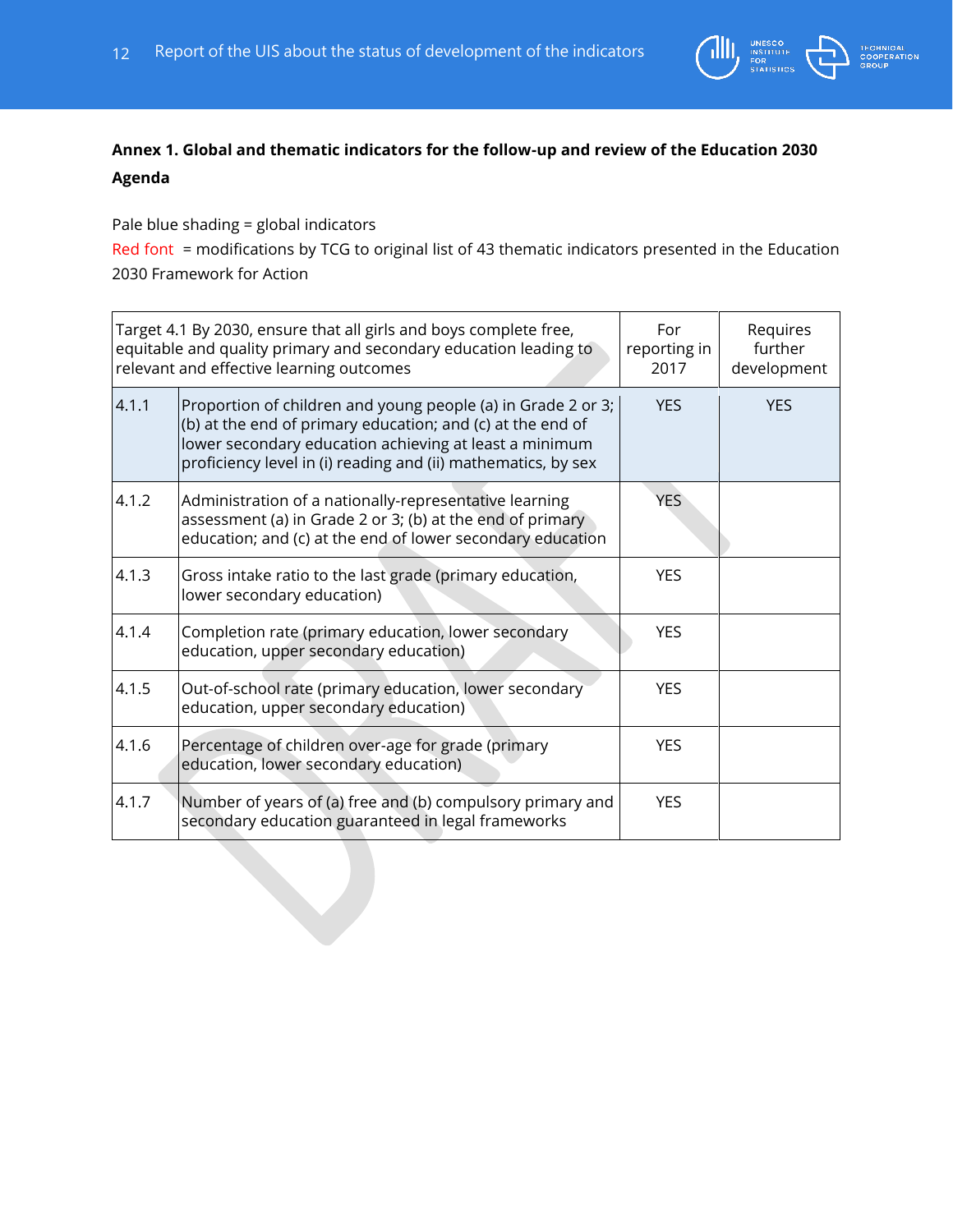

| TECHNICAL          |
|--------------------|
| <b>COOPERATION</b> |
| <b>GROUP</b>       |

| Target 4.2 By 2030, ensure that all girls and boys have access to<br>quality early childhood development, care and pre-primary<br>education so that they are ready for primary education |                                                                                                                                            | For<br>reporting in<br>2017 | Requires<br>further<br>development |
|------------------------------------------------------------------------------------------------------------------------------------------------------------------------------------------|--------------------------------------------------------------------------------------------------------------------------------------------|-----------------------------|------------------------------------|
| 4.2.1                                                                                                                                                                                    | Proportion of children under 5 years of age who are<br>developmentally on track in health, learning and<br>psychosocial well-being, by sex | <b>YES</b>                  | <b>YES</b>                         |
| 4.2.2                                                                                                                                                                                    | Participation rate in organized learning (one year before the<br>official primary entry age), by sex                                       | <b>YES</b>                  |                                    |
| 4.2.3                                                                                                                                                                                    | Percentage of children under 5 years experiencing positive<br>and stimulating home learning environments                                   | <b>NO</b>                   | <b>YES</b>                         |
| 4.2.4<br>development                                                                                                                                                                     | Gross early childhood education enrolment ratio in (a) pre-<br>primary education and (b) and early childhood educational                   | <b>YES</b>                  |                                    |
| 4.2.5                                                                                                                                                                                    | Number of years of (a) free and (b) compulsory pre-primary<br>education guaranteed in legal frameworks                                     | YES.                        |                                    |
| Target 4.3 By 2030, ensure equal access for all women and men to<br>affordable quality technical, vocational and tertiary education,<br>including university                             |                                                                                                                                            | For<br>reporting in<br>2017 | Requires<br>further<br>development |
| 4.3.1<br>by sex                                                                                                                                                                          | Participation rate of youth and adults in formal and non-<br>formal education and training in the previous 12 months,                      | <b>YES</b>                  | <b>YES</b>                         |
| 4.3.2                                                                                                                                                                                    | Gross enrolment ratio for tertiary education by sex                                                                                        | <b>YES</b>                  |                                    |
| 4.3.3<br>to 24-year-olds) by sex                                                                                                                                                         | Participation rate in technical-vocational programmes (15-                                                                                 | <b>YES</b>                  |                                    |
| Additional areas for development: affordability, quality                                                                                                                                 |                                                                                                                                            | <b>Not</b><br>applicable    | <b>YES</b>                         |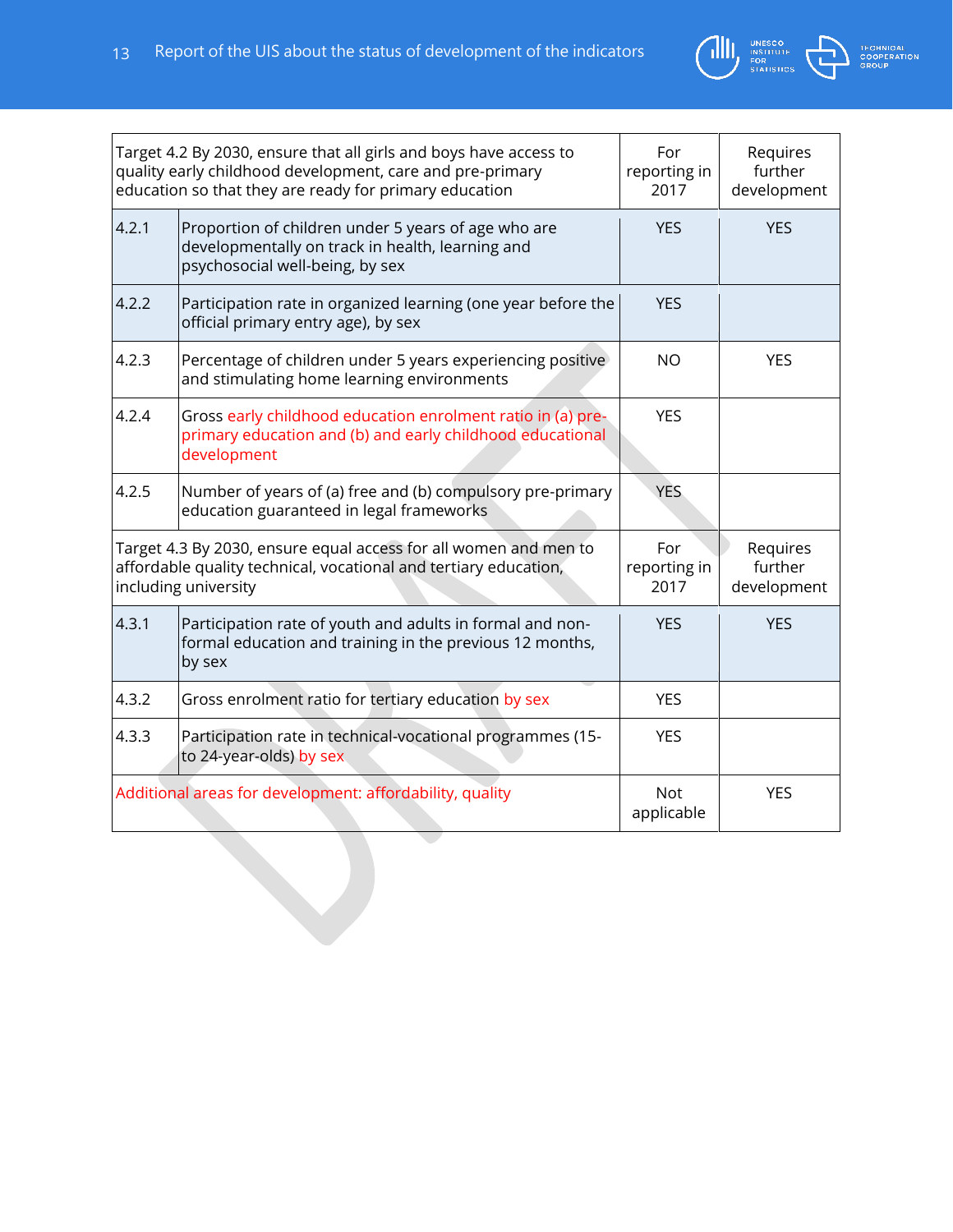



| Target 4.4 By 2030, substantially increase the number of youth and<br>adults who have relevant skills, including technical and vocational<br>skills, for employment, decent jobs and entrepreneurship                                                               |                                                                                                                                                                                                                                                             | For<br>reporting<br>in 2017 | Requires<br>further<br>development |
|---------------------------------------------------------------------------------------------------------------------------------------------------------------------------------------------------------------------------------------------------------------------|-------------------------------------------------------------------------------------------------------------------------------------------------------------------------------------------------------------------------------------------------------------|-----------------------------|------------------------------------|
| 4.4.1                                                                                                                                                                                                                                                               | Proportion of youth and adults with information and<br>communications technology (ICT) skills, by type of skill                                                                                                                                             | <b>YES</b>                  | <b>YES</b>                         |
| 4.4.2                                                                                                                                                                                                                                                               | Percentage of youth/adults who have achieved at least a<br>minimum level of proficiency in digital literacy skills                                                                                                                                          | <b>NO</b>                   | <b>YES</b>                         |
| 4.4.3                                                                                                                                                                                                                                                               | Youth/adult educational attainment rates by age group,<br>economic activity status, levels of education and programme<br>orientation                                                                                                                        | <b>YES</b>                  | YES to simplify                    |
|                                                                                                                                                                                                                                                                     | Additional areas for development: measures of a broader range of<br>work-related skills than ICTs, other employment-related indicators                                                                                                                      | <b>Not</b><br>applicable    | <b>YES</b>                         |
| Target 4.5 By 2030, eliminate gender disparities in education and<br>ensure equal access to all levels of education and vocational training<br>for the vulnerable, including persons with disabilities, indigenous<br>peoples and children in vulnerable situations |                                                                                                                                                                                                                                                             | For<br>reporting<br>in 2017 | Requires<br>further<br>development |
| 4.5.1                                                                                                                                                                                                                                                               | Parity indices (female/male, rural/urban, bottom/top wealth<br>quintile and others such as disability status, indigenous<br>peoples and conflict-affected, as data become available) for<br>all education indicators on this list that can be disaggregated | <b>YES</b>                  |                                    |
| 4.5.2                                                                                                                                                                                                                                                               | Percentage of students in primary education whose first or<br>home language is the language of instruction                                                                                                                                                  | <b>NO</b>                   | <b>YES</b>                         |
| 4.5.3                                                                                                                                                                                                                                                               | Extent to which explicit formula-based policies reallocate<br>education resources to disadvantaged populations                                                                                                                                              | <b>NO</b>                   | <b>YES</b>                         |
| 4.5.4                                                                                                                                                                                                                                                               | Education expenditure per student by level of education and<br>source of funding                                                                                                                                                                            | <b>YES</b>                  |                                    |
| 4.5.5                                                                                                                                                                                                                                                               | Percentage of total aid to education allocated to least<br>developed countries                                                                                                                                                                              | <b>YES</b>                  |                                    |
|                                                                                                                                                                                                                                                                     |                                                                                                                                                                                                                                                             |                             |                                    |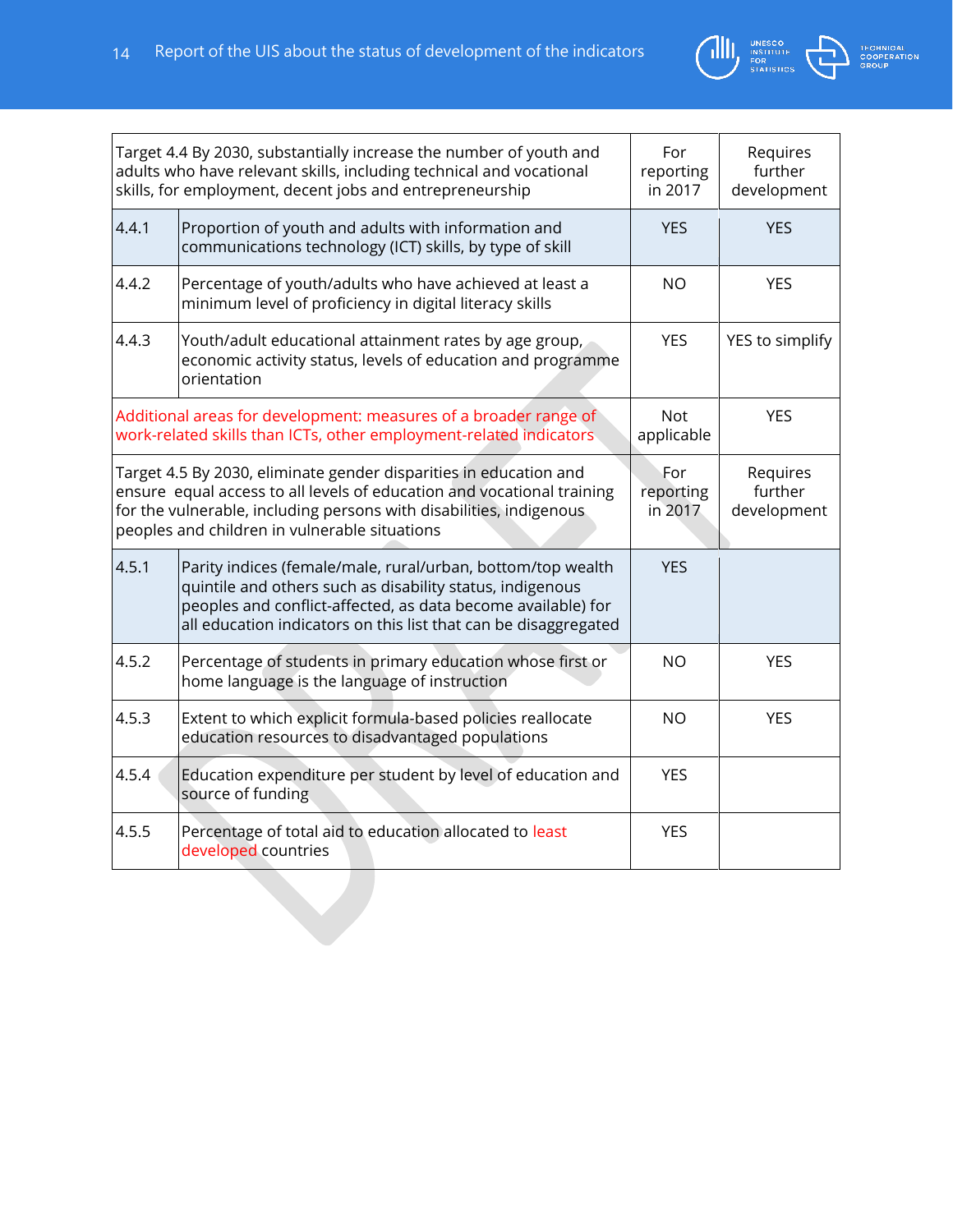

| Target 4.6 By 2030, ensure that all youth and aa substantial<br>proportion of adults, both men and women, achieve literacy and<br>numeracy                                                                                                                                                                                                                                                                                              |                                                                                                                                                                                                                                                                                              | For<br>reporting<br>in 2017 | Requires<br>further<br>development |
|-----------------------------------------------------------------------------------------------------------------------------------------------------------------------------------------------------------------------------------------------------------------------------------------------------------------------------------------------------------------------------------------------------------------------------------------|----------------------------------------------------------------------------------------------------------------------------------------------------------------------------------------------------------------------------------------------------------------------------------------------|-----------------------------|------------------------------------|
| 4.6.1                                                                                                                                                                                                                                                                                                                                                                                                                                   | Proportion of population in a given age group achieving at<br>least a fixed level of proficiency in functional (a) literacy and<br>(b) numeracy skills, by sex                                                                                                                               | <b>YES</b>                  | <b>YES</b>                         |
| 4.6.2                                                                                                                                                                                                                                                                                                                                                                                                                                   | Youth/adult literacy rate                                                                                                                                                                                                                                                                    | <b>YES</b>                  |                                    |
| 4.6.3                                                                                                                                                                                                                                                                                                                                                                                                                                   | Participation rate of illiterate youth/adults in literacy<br>programmes                                                                                                                                                                                                                      | <b>NO</b>                   | <b>YES</b>                         |
| Target 4.7 By 2030, ensure all learners acquire knowledge and skills<br>needed to promote sustainable development, including among others<br>through education for sustainable development and sustainable<br>lifestyles, human rights, gender equality, promotion of a culture of<br>peace and non-violence, global citizenship, and appreciation of<br>cultural diversity and of culture's contribution to sustainable<br>development |                                                                                                                                                                                                                                                                                              | For<br>reporting<br>in 2017 | Requires<br>further<br>development |
| 4.7.1                                                                                                                                                                                                                                                                                                                                                                                                                                   | Extent to which (i) global citizenship education and (ii)<br>education for sustainable development, including gender<br>equality and human rights, are mainstreamed at all levels in:<br>(a) national education policies, (b) curricula, (c) teacher<br>education and (d) student assessment | <b>YES</b>                  | <b>YES</b>                         |
| 4.7.2                                                                                                                                                                                                                                                                                                                                                                                                                                   | Percentage of schools that provide life skills-based HIV and<br>sexuality education                                                                                                                                                                                                          | <b>NO</b>                   | <b>YES</b>                         |
| 4.7.3                                                                                                                                                                                                                                                                                                                                                                                                                                   | Extent to which the framework on the World Programme on<br>Human Rights Education is implemented nationally (as per<br>the UNGA Resolution 59/113)                                                                                                                                           | <b>NO</b>                   | <b>YES</b>                         |
| 4.7.4                                                                                                                                                                                                                                                                                                                                                                                                                                   | Percentage of students by age group (or education level)<br>showing adequate understanding of issues relating to global<br>citizenship and sustainability                                                                                                                                    | <b>NO</b>                   | <b>YES</b>                         |
| 4.7.5                                                                                                                                                                                                                                                                                                                                                                                                                                   | Percentage of 15-year-old students showing proficiency in<br>knowledge of environmental science and geoscience                                                                                                                                                                               | <b>NO</b>                   | <b>YES</b>                         |
|                                                                                                                                                                                                                                                                                                                                                                                                                                         | Additional areas for development: attitudes and values, life-long<br>learning/non-formal, qualitative indicators                                                                                                                                                                             | <b>Not</b><br>applicable    | <b>YES</b>                         |

| Target 4.a Build and upgrade education facilities that are child,        | For       | Reguires    |
|--------------------------------------------------------------------------|-----------|-------------|
| disability and gender sensitive and provide safe, non-violent, inclusive | reporting | further     |
| and effective learning environments for all                              | in 2017   | development |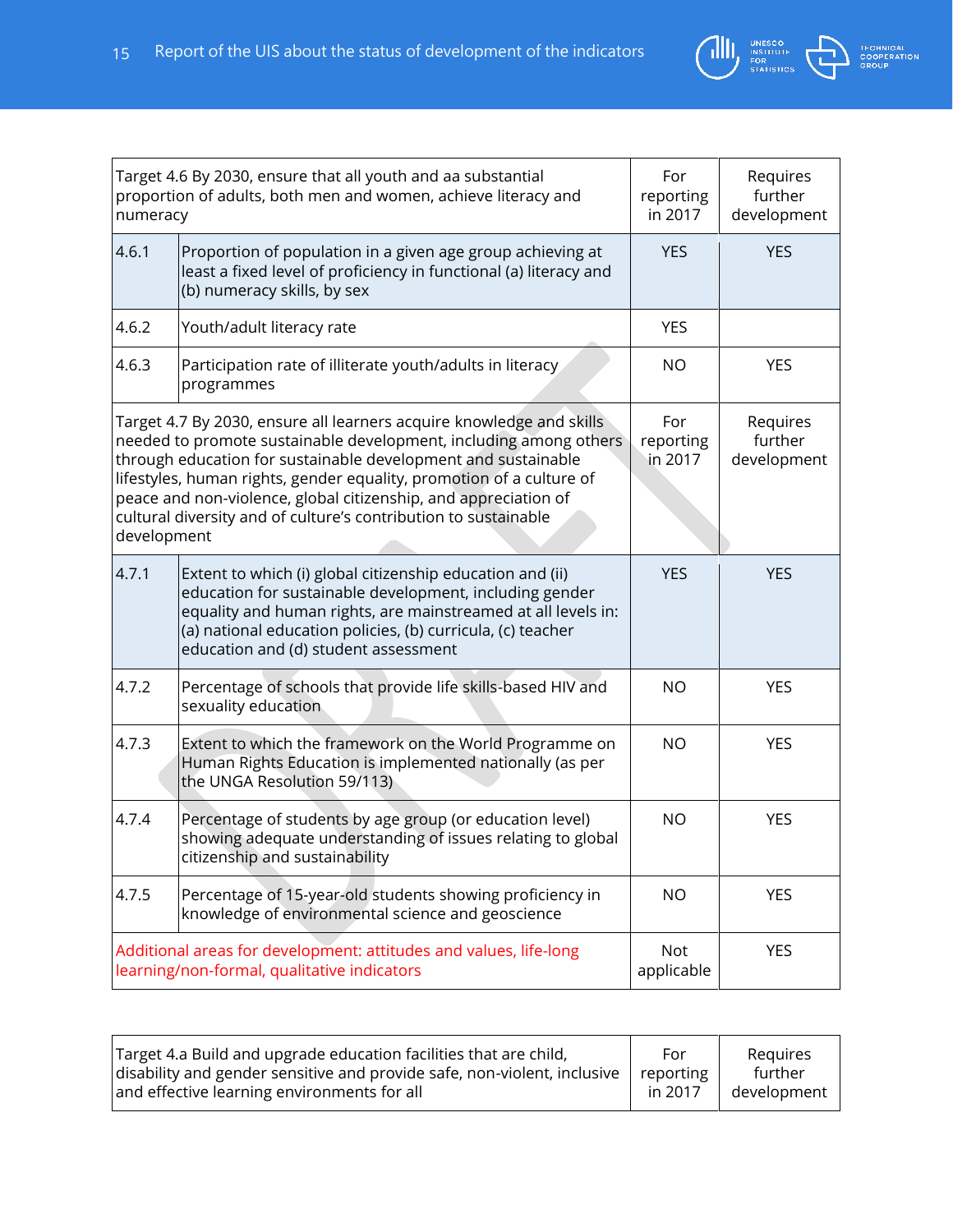

| 4.a.1                                                                        | Proportion of schools with access to: (a) electricity; (b)<br>Internet for pedagogical purposes; and (c) computers for<br>pedagogical purposes                                                                                                                                                                                                                                                                                                       | <b>YES</b>                   |                                    |
|------------------------------------------------------------------------------|------------------------------------------------------------------------------------------------------------------------------------------------------------------------------------------------------------------------------------------------------------------------------------------------------------------------------------------------------------------------------------------------------------------------------------------------------|------------------------------|------------------------------------|
|                                                                              | (d) adapted infrastructure and materials for students with<br>disabilities                                                                                                                                                                                                                                                                                                                                                                           |                              | <b>YES</b>                         |
|                                                                              | (e) basic drinking water; (f) single-sex basic sanitation<br>facilities; and (g) basic handwashing facilities (as per the<br>WASH indicator definitions)                                                                                                                                                                                                                                                                                             |                              |                                    |
| 4.a.2                                                                        | Percentage of students experiencing bullying, corporal<br>punishment, harassment, violence, sexual discrimination and<br>abuse                                                                                                                                                                                                                                                                                                                       | <b>NO</b>                    | <b>YES</b>                         |
| 4.a.3                                                                        | Number of attacks on students, personnel and institutions                                                                                                                                                                                                                                                                                                                                                                                            | <b>NO</b>                    | <b>YES</b>                         |
| Additional areas for development: expenditure, national quality<br>standards |                                                                                                                                                                                                                                                                                                                                                                                                                                                      | Not<br>applicable            | <b>YES</b>                         |
|                                                                              | Target 4.b By 2020, substantially expand globally the number of<br>scholarships available to developing countries, in particular least<br>developed countries, small island developing States and African<br>countries, for enrolment in higher education, including vocational<br>training, information and communications technology, technical,<br>engineering and scientific programmes in developed countries and<br>other developing countries | For-<br>reporting<br>in 2017 | Requires<br>further<br>development |
| 4.b.1                                                                        | Volume of official development assistance flows for<br>scholarships by sector and type of study                                                                                                                                                                                                                                                                                                                                                      | <b>YES</b>                   |                                    |
| 4.b.2                                                                        | Number of higher education scholarships awarded, by<br>beneficiary country                                                                                                                                                                                                                                                                                                                                                                           | <b>NO</b>                    | <b>YES</b>                         |
|                                                                              | Additional areas for development: support for marginalised students                                                                                                                                                                                                                                                                                                                                                                                  | <b>Not</b><br>applicable     | <b>YES</b>                         |